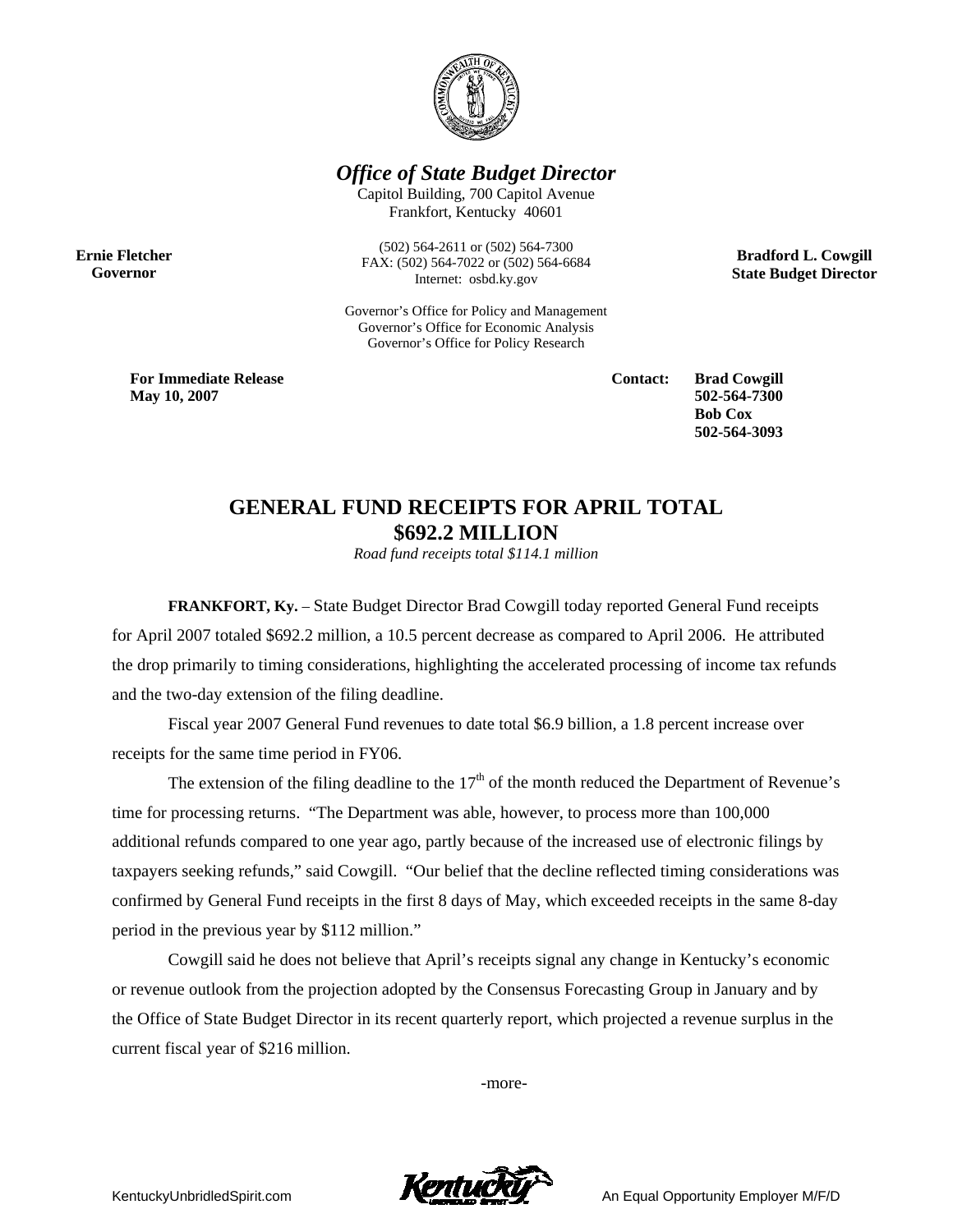"We believe the view of the economy that was adopted by the Consensus Forecasting Group in January is still valid today," he said. The official consensus revenue projection for FY07, including the changes made by the 2007 General Assembly, predicts General Fund growth of 2.8 percent.

The following is a summary of receipts among the major accounts:

- Sales and use tax fell 12.2 percent due to a delay in the posting of some April receipts;
- Individual income tax receipts dropped 16.7 percent from last April due to an increase in net refunds paid to taxpayers and lower withholding receipts;
- Revenues from the corporation income tax exceeded April 2006 with a growth of 7.4 percent;
- Coal severance taxes fell 8.5 percent;
- Cigarette tax revenues were up 7.8 percent;
- Property taxes slipped 3.1 percent compared to last year due to timing shifts; and
- Lottery revenues were up 15.4 percent.

Road Fund revenues increased 12.3 percent in April 2007 compared to April 2006 revenues. Road Fund revenues in FY07 have increased by 5.3 percent compared to the same time period in FY06. The consensus revenue estimates expect a total of \$1.215 billion in Road Fund revenues for FY07. Based upon these projections, Road Fund receipts may shrink by 0.6 percent in the final months and still meet the revised official consensus estimate.

Among the major accounts in the Road Fund, motor fuels taxes were up sharply, 16.9 percent, despite the increased price of gasoline at the pump. Motor vehicle usage taxes dipped 0.1 percent. License and privilege taxes rose 19.9 percent, and nontax receipts climbed 136.4 percent primarily due to an increase in departmental fees. Collections during April totaled \$114.1 million, bringing in more than \$1 billion to date during this fiscal year.

-30-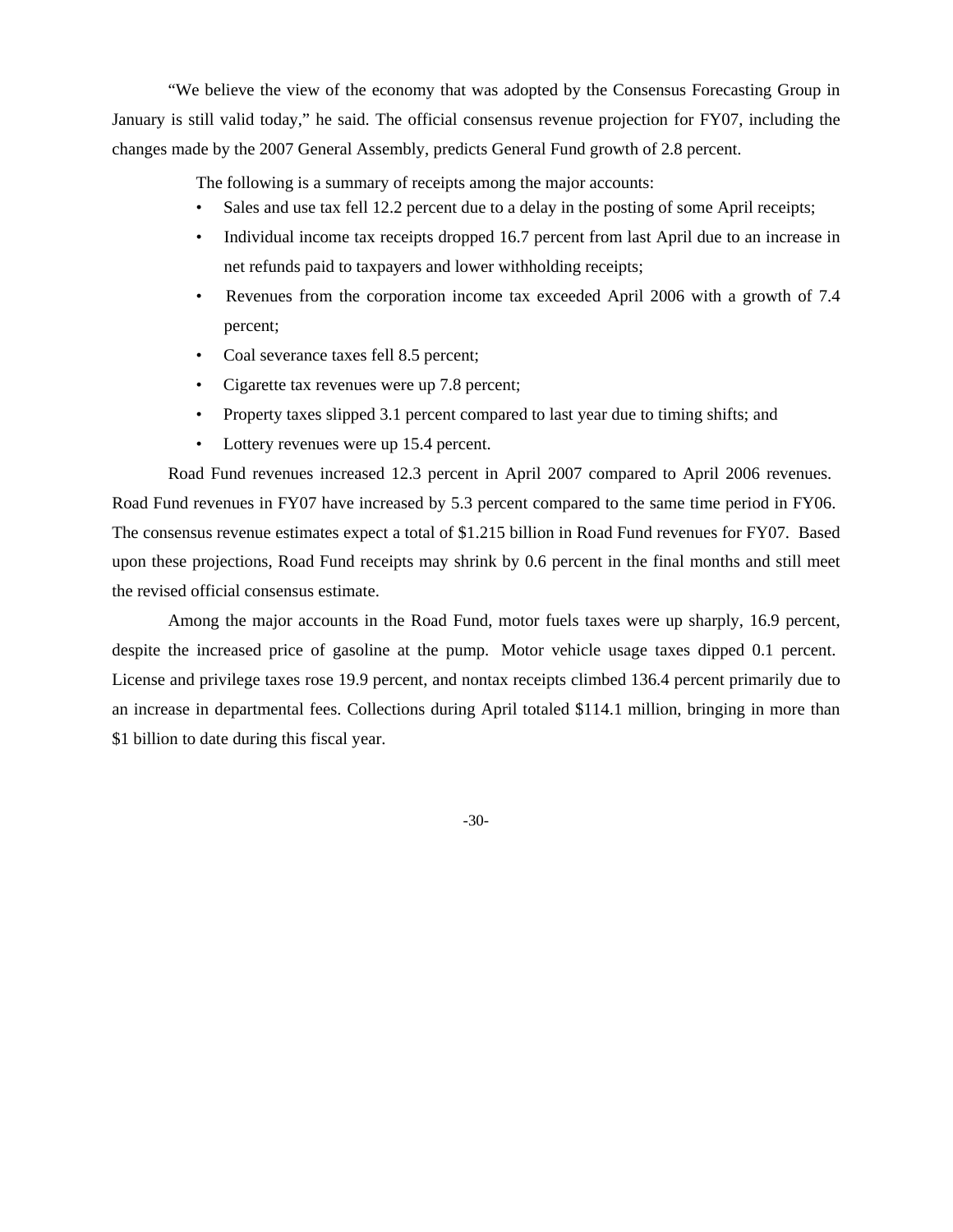Volume 46 Number 10

## **KENTUCKY STATE GOVERNMENT REVENUE 1. GENERAL FUND REVENUE**

|                                      | <b>APRIL</b>  |               |                        | <b>JULY THROUGH APRIL</b> |                 |                  |  |
|--------------------------------------|---------------|---------------|------------------------|---------------------------|-----------------|------------------|--|
|                                      | 2007          | 2006          | % Change               | FY 2007                   | FY 2006         | % Change         |  |
| <b>TOTAL GENERAL FUND</b>            | \$692,189,197 | \$773,315,697 | $-10.5%$               | \$6,901,569,498           | \$6,782,163,642 | 1.8%             |  |
| <b>Tax Receipts</b>                  | \$671,918,203 | \$756,509,004 | $-11.2%$               | \$6,660,552,603           | \$6,551,383,548 | 1.7%             |  |
| Sales and Gross Receipts             | \$225,068,104 | \$254,684,899 | $-11.6%$               | \$2,659,929,012           | \$2,606,865,906 | 2.0%             |  |
| <b>Beer Consumption</b>              | 216,063       | 520,212       | $-58.5%$               | 4,897,690                 | 5,230,180       | $-6.4%$          |  |
| <b>Beer Wholesale</b>                | 1,628,309     | 3,258,914     | $-50.0%$               | 35,671,657                | 36,574,796      | $-2.5%$          |  |
| Cigarette                            | 13,320,630    | 12,353,769    | 7.8%                   | 137,968,746               | 135,982,291     | 1.5%             |  |
| <b>Cigarette Floor Stock</b>         | 0             | 183           | $---$                  | 9,746                     | 12,097,029      | $-99.9%$         |  |
| <b>Distilled Spirits Case Sales</b>  | 5,282         | 8,388         | $-37.0%$               | 79,190                    | 79,092          | 0.1%             |  |
| <b>Distilled Spirits Consumption</b> | 531,720       | 862,707       | $-38.4%$               | 8,062,171                 | 8,284,174       | $-2.7%$          |  |
| <b>Distilled Spirits Wholesale</b>   | 1,450,773     | 2,126,055     | $-31.8%$               | 20,169,636                | 19,545,305      | 3.2%             |  |
| <b>Insurance Premium</b>             | (35, 889)     | 253,227       | $---$                  | 85,961,542                | 84,131,596      | 2.2%             |  |
| Pari-Mutuel                          | 133,016       | 425,768       | $-68.8%$               | 2,885,623                 | 3,267,903       | $-11.7%$         |  |
| Race Track Admission                 | 0             | 1,619         | $-100.0%$              | 190,362                   | 187,358         | 1.6%             |  |
| Sales and Use                        | 202,422,566   | 230,479,926   | $-12.2%$               | 2,303,691,125             | 2,283,535,437   | 0.9%             |  |
| <b>Wine Consumption</b>              | 85,009        | 194,350       | $-56.3%$               | 1,827,661                 | 1,591,408       | 14.8%            |  |
| Wine Wholesale                       | 455,853       | 967,228       | $-52.9%$               | 8,914,906                 | 8,800,312       | 1.3%             |  |
| <b>Telecommunications Tax</b>        | 4,390,067     | 2,623,493     | 67.3%                  | 42,819,624                | 2,623,493       | 1532.2%          |  |
| <b>OTP</b>                           | 464,705       | 609,063       | $-23.7%$               | 6,779,333                 | 4,935,533       | 37.4%            |  |
| License and Privilege                | \$18.460.694  | \$23,172,628  | $-20.3%$               | \$294,470,296             | \$329,840,196   | $-10.7%$         |  |
| Alc. Bev. License Suspension         | 75,030        | 13,500        | 455.8%                 | 527,591                   | 175,450         | 200.7%           |  |
| Coal Severance                       | 14,621,783    | 15,988,088    | $-8.5%$                | 177,642,131               | 179,237,370     | $-0.9%$          |  |
| <b>Corporation License</b>           | 958,073       | 1,522,391     | $-37.1%$               | 10,325,676                | 42,342,112      | $-75.6%$         |  |
| Corporation Organization             | 14,879        | 28,826        | $-48.4%$               | 88,467                    | 202,395         | $-56.3%$         |  |
| Occupational Licenses                | 2,731         | 8,758         | $-68.8%$               | 114,259                   | 78,355          | 45.8%            |  |
| Oil Production                       | 238,719       | 528,566       | $-54.8%$               | 4,739,398                 | 5,209,371       | $-9.0%$          |  |
| Race Track License                   | 0             | 0             | $\overline{a}$         | 283,675                   | 265,275         | 6.9%             |  |
| <b>Bank Franchise Tax</b>            | 410,648       | 1,614,857     | $-74.6%$               | 63,676,645                | 60,474,061      | 5.3%             |  |
| <b>Driver License Fees</b>           | 50,448        | 68,240        | $-26.1%$               | 502,661                   | 505,173         | $-0.5%$          |  |
| <b>Minerals Severance</b>            | 757,652       | 550,548       | 37.6%                  | 11,886,112                | 11,924,449      | $-0.3%$          |  |
| <b>Natural Gas Severance</b>         | 1,330,732     | 2,848,852     | $-53.3%$               | 24,683,681                | 29,426,185      | $-16.1%$         |  |
|                                      |               |               |                        |                           |                 |                  |  |
| Income                               | \$393,733,151 | \$442,898,008 | $-11.1%$               | \$3,164,385,708           | \$3,071,694,290 | 3.0%             |  |
| Corporation<br>Individual            | 110,314,904   | 102,731,473   | 7.4%<br>$-16.7%$       | 749,666,783               | 625,649,561     | 19.8%<br>$-1.3%$ |  |
|                                      | 283,418,248   | 340,166,535   |                        | 2,414,718,925             | 2,446,044,728   |                  |  |
| Property                             | \$29,322,563  | \$30,251,746  | $-3.1%$                | \$478,361,857             | \$475,061,685   | 0.7%             |  |
| <b>Bank Deposits</b>                 | 1,487         | 1,370         | 8.5%                   | 505,910                   | 504,574         | 0.3%             |  |
| Building & Loan Association          | 11,999        | 0             | $\qquad \qquad \cdots$ | 475,525                   | 241,498         | 96.9%            |  |
| <b>Distilled Spirits</b>             | 0             | $\mathbf 0$   | $---$                  | 506,754                   | 406,835         | 24.6%            |  |
| General - Intangible                 | $\Omega$      | 154,881       | $-100.0%$              | 48,841                    | 30,870,150      | $-99.8%$         |  |
| General - Real                       | 4,054,495     | 3,511,328     | 15.5%                  | 223,680,967               | 211,897,515     | 5.6%             |  |
| General - Tangible                   | 21,525,547    | 19,946,339    | 7.9%                   | 183,454,607               | 155, 135, 123   | 18.3%            |  |
| <b>Omitted &amp; Delinquent</b>      | 3,276,337     | 4,937,139     | $-33.6%$               | 29,579,716                | 24,657,739      | 20.0%            |  |
| <b>Public Service</b>                | 452,699       | 1.700.688     | $-73.4%$               | 40,106,026                | 51,345,525      | $-21.9%$         |  |
| Other                                | $\Omega$      | $\Omega$      | $--$                   | 3,512                     | 2,727           | 28.8%            |  |
| Inheritance                          | \$2,245,185   | \$2,420,325   | $-7.2%$                | \$34,409,740              | \$38,782,828    | $-11.3%$         |  |
|                                      |               |               |                        |                           |                 |                  |  |
| Miscellaneous                        | \$3,088,506   | \$3,081,397   | 0.2%                   | \$28,995,989              | \$29,138,643    | $-0.5%$          |  |
| <b>Legal Process</b>                 | 2,168,074     | 2,278,230     | -4.8%                  | 20,727,416                | 21,064,065      | $-1.6%$          |  |
| T. V. A. In Lieu Payments            | 918,640       | 801,059       | 14.7%                  | 8,200,046                 | 7,845,136       | 4.5%             |  |
| Other                                | 1,792         | 2,108         | $-15.0%$               | 68,527                    | 229,442         | $-70.1%$         |  |
| <b>Nontax Receipts</b>               | \$18,462,896  | \$16,360,703  | 12.8%                  | \$228,799,390             | \$225,209,338   | 1.6%             |  |
| <b>Departmental Fees</b>             | 2,010,039     | 2,373,695     | $-15.3%$               | 22,662,357                | 20,238,856      | 12.0%            |  |
| <b>PSC Assessment Fee</b>            | 375           | 416           | $-10.0%$               | 12,297,887                | 8,780,485       | 40.1%            |  |
| Fines & Forfeitures                  | 2,594,132     | 2,385,632     | 8.7%                   | 22,173,001                | 21,997,878      | 0.8%             |  |
| Interest on Investments              | 111,417       | 107,573       | 3.6%                   | 1,172,626                 | 978,226         | 19.9%            |  |
| Lottery                              | 15,000,000    | 13,000,000    | 15.4%                  | 153,125,113               | 141,000,000     | 8.6%             |  |
| Sale of NO <sub>x</sub> Credits      | 0             | 0             | ---                    | 611,600                   | 1,126,000       | $-45.7%$         |  |
| Miscellaneous                        | (1,253,067)   | (1,506,613)   | ---                    | 16,756,808                | 31,087,892      | $-46.1%$         |  |
|                                      |               |               |                        |                           |                 |                  |  |
| Redeposit of State Funds             | \$1,808,098   | \$445,990     | 305.4%                 | \$12,217,505              | \$5,570,756     | 119.3%           |  |